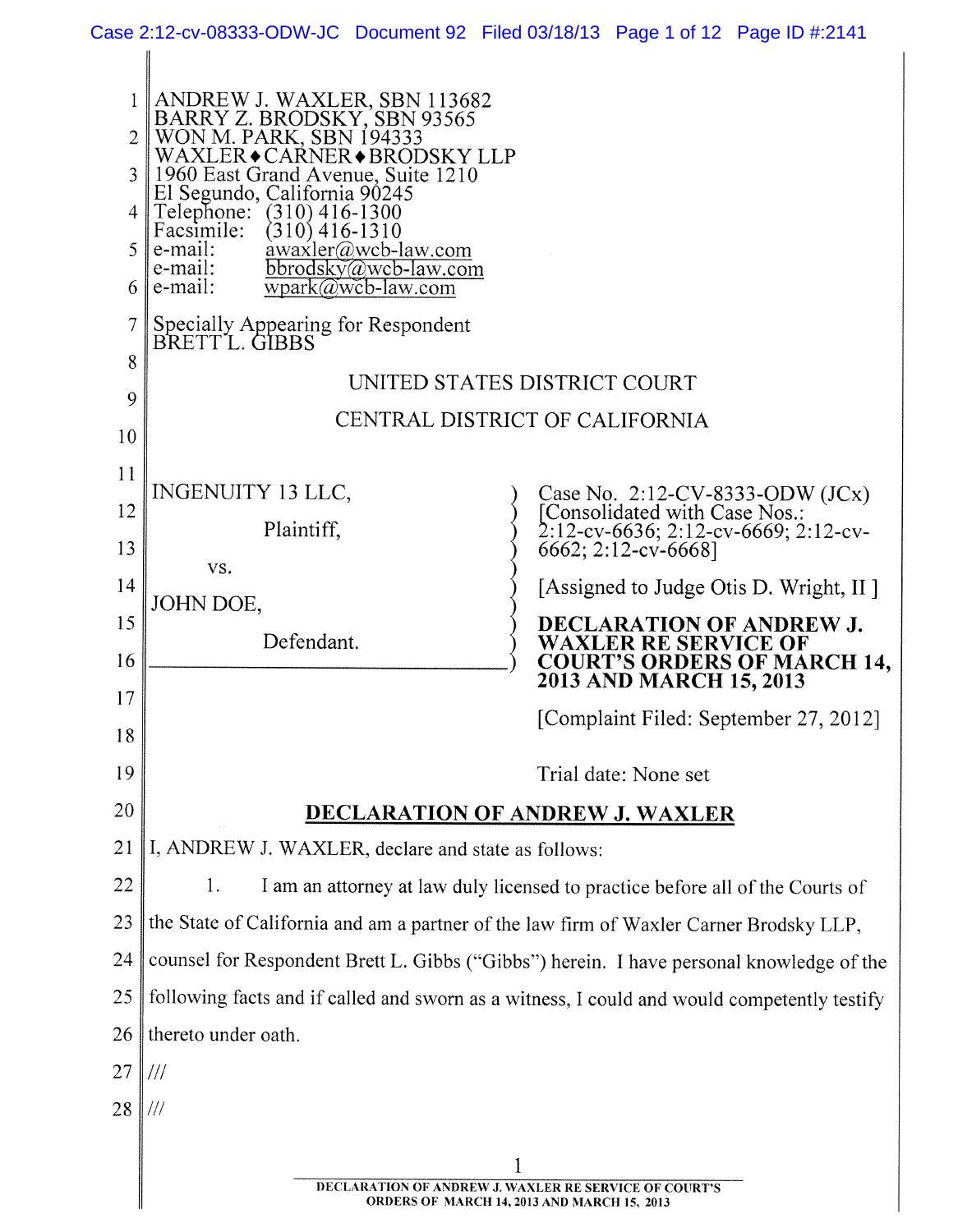1 2 3 4 5 6 7 8 9 10 11 12 13 14 15 16 17 18 19 20 21 22 23 24 25 2. Pursuant to the Court's Order of March 14, 2013, my office was ordered to serve the Court's March 14, 2013 Order on the individuals and entities listed on that Order by March 15, 2013. In addition, on March 15, 2013, the Court modified the hearing date set forth in its Order of March  $14<sup>m</sup>$  and further ordered that my office serve the new hearing date on all the individuals and entities listed in its Order of March 14, 2013. I have attached to my declaration as Exhibit "A" a copy of the Amended Proof of Service that was sent to all recipients on March 15, 2013. In this packet sent to all recipients as detailed below, we served a copy of the Court's Order of March 14, 2013 and the Court's Order of March 15, 2013. We have deleted the personal home addresses which were served from the copy we are attaching for filing with the Court. This declaration details my office's attempted service on all individuals and entities as follows: a) Service on "John Steele, of Steele Hansmeier PLLC , Prenda Law, Inc. and/or Livewire Holdings LLC." We served Mr. Steele on March  $15<sup>th</sup>$  via Federal Express at a last known address for Mr. Steele in Florida which we have deleted in Exhibit  $A<sup>1</sup>$ . We have confirmed that this packet was delivered to this address on March 18<sup>th</sup>. We also served Mr. Steele on March 15<sup>th</sup> via the following email addresses which we believed he has used in the past: isteele@livewireholdings.com: isteele@wefightpiracy.com. The service at the Live Wire Holding address was returned but not at the We Fight Piracy email address. On March 18<sup>th</sup>, we learned of a personal email address that was used by Mr. Steele at one time. We served a copy of the Orders on Mr. Steele at this by Mr. Steele at one time. We served a copy of the Orders on Mr. Steele at this us to send further emails to service@livewireholdings.com. We then sent another copy of our packet to Mr. Steele at service@livewireholdings.com.

26

<sup>27</sup>  28 Rather than attempt to personally serve John Steele, Paul Hansmeier, Paul Duffy, and Angela Van Den Hemel at addresses that may or may not have been valid, we asked their lawyer if she would accept formal service of the Orders. Because we were advised by Ms. Rosing that she was unable to accept service, we have undertaken to serve these four individuals as set forth herein.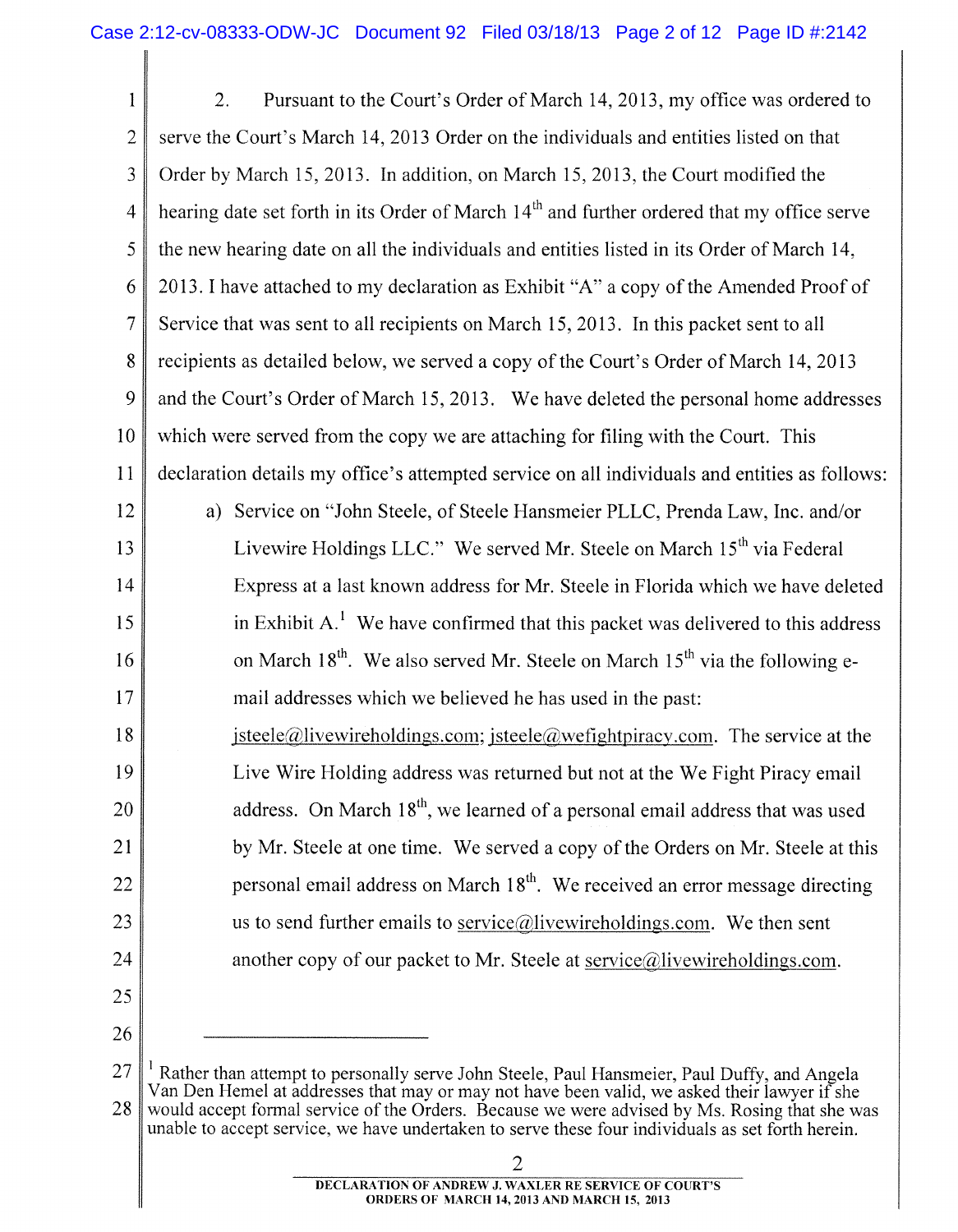║

| $\mathbf{1}$   |     | b) Service on Paul Hansmeier, of Steele Hansmeier PLLC and/or Livewire                             |
|----------------|-----|----------------------------------------------------------------------------------------------------|
| $\overline{2}$ |     | Holdings LLC." We served Mr. Paul Hansmeier on March 15 <sup>th</sup> via Federal                  |
| 3              |     | Express at a last known address for him in Minnesota which we have deleted in                      |
| $\overline{4}$ |     | Exhibit A. We also served Mr. Paul Hansmeier via the following e-mail                              |
| 5              |     | addresses which we believed he has used in the past:                                               |
| 6              |     | prhansmeier@wefightpiracy.com; prhansmeier@6881forensics.com;                                      |
| $\overline{7}$ |     | prhansmeier@livewireholdings.com. After we received rejections concerning                          |
| 8              |     | these email addresses, we contacted the following email address which we were                      |
| 9              |     | directed to contact in several of the email rejections:                                            |
| 10             |     | clerk@livewireholdings.com. This morning at 8:37 am my office received a                           |
| 11             |     | response from "Paul" stating that the $\text{clerk}(\hat{a})$ livewireholdings.com email address   |
| 12             |     | was "Paul's email address." Additional, on March 18 <sup>th</sup> , we learned of a personal       |
| 13             |     | email address used by Mr. Paul Hansmeier. We served a copy of the Orders on                        |
| 14             |     | Mr. Paul Hansmeier at his personal email address on March 18 <sup>th</sup> .                       |
| 15             |     | c) Service on Paul Duffy, of Prenda Law, Inc. We served Mr. Duffy on March 15 <sup>th</sup>        |
| 16             |     | via Federal Express at the last known address for Prenda Law, Inc. We have                         |
| 17             |     | confirmed that this packet was delivered to this address on March 18 <sup>th</sup> . We also       |
| 18             |     | served Mr. Duffy on March $15th$ via the following e-mail addresses which we                       |
| 19             |     | believed he has used in the past: paduffy@wefightpiracy.com. We did not                            |
| 20             |     | receive a rejection as a result of the sending of this email.                                      |
| 21             |     | d) Service on Angela Van Den Hemel, of Prenda Law, Inc. We served Ms. Van                          |
| 22             |     | Den Hemel on March 15 <sup>th</sup> via Federal Express at the last known address for              |
| 23             |     | Prenda Law, Inc. We have confirmed that this packet was delivered to this                          |
| 24             |     | address on March 18 <sup>th</sup> . We also served Ms. Van Den Hemel on March 15 <sup>th</sup> via |
| 25             |     | the following e-mail addresses which we believed she has used in the past:                         |
| 26             |     | akvandenhemel@wefightpiracy.com. We did receive a notice from Ms. Van                              |
| 27             |     | Den Hemel that this address is no longer active.                                                   |
| 28             | 111 |                                                                                                    |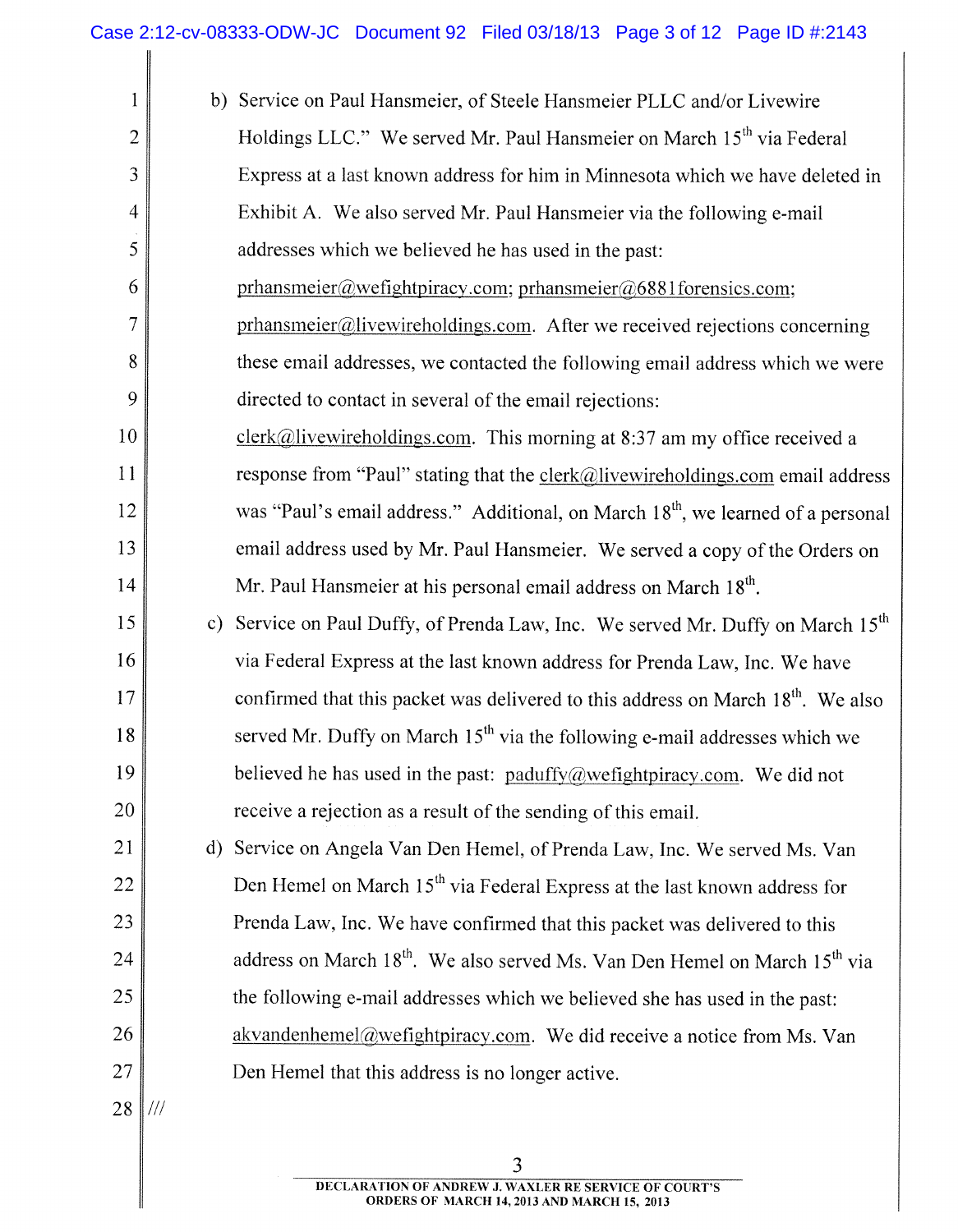I

| 1              |              | e) Service on Mark Lutz, of Prenda Law, Inc., AF Holdings LLC and/or Ingenuity              |
|----------------|--------------|---------------------------------------------------------------------------------------------|
| $\overline{2}$ |              | 13 LLC. Knowing that Mr. Lutz now works for Livewire Holdings, as                           |
| 3              |              | confirmed by its web site, we served Mr. Lutz on March 15 <sup>th</sup> via Federal         |
| $\overline{4}$ |              | Express at the address listed on the Livewire Holdings website. We have                     |
| 5              |              | confirmed that this packet was delivered to this address on March 18 <sup>th</sup> . I also |
| 6              |              | left Mr. Lutz two voicemail messages to confirm his address. Mr. Lutz did not               |
| $\overline{7}$ |              | return my phone calls to him. We also served Mr. Lutz on March 15 <sup>th</sup> via the     |
| 8              |              | following e-mail addresses which we believed he has used in the past:                       |
| 9              |              | $melutz@wefightpiracy.com; melutz@livewireholdings.com. The$                                |
| 10             |              | livewireholdings address came back undeliverable but we received no error                   |
| 11             |              | message in connection with the email sent to the We Fight Piracy address.                   |
| 12             | $\mathbf{f}$ | Service on "Alan Cooper, of AF Holdings LLC." The only "Alan Cooper" that                   |
| 13             |              | we are aware of appeared in Court on March 11 <sup>th</sup> . I understand that he claims   |
| 14             |              | that he is not affiliated with AF Holdings. We further understand that Mr. Steele           |
| 15             |              | may contend otherwise. In any event, since we know of no other Alan Cooper                  |
| 16             |              | than the person that appeared in Court, I reached an agreement with his attorney,           |
| 17             |              | Paul Godfread, that I can serve "Alan Cooper" via email only care of Mr.                    |
| 18             |              | Godfread's email address, paul@godfreadlaw.com. Pursuant to that agreement,                 |
| 19             |              | we served Mr. Cooper c/o Mr. Godfread on March 15 <sup>th</sup> . Mr. Godfread did          |
| 20             |              | acknowledge receipt of the email when he wrote back with the following                      |
| 21             |              | remarks: "Please note that I do not represent Alan Cooper of AF Holdings. I                 |
| 22             |              | only represent Alan Cooper of Isle, MN. I do not accept service on behalf of                |
| 23             |              | Alan Cooper of AF Holdings. I not agree to accept service on behalf of Alan                 |
| 24             |              | Cooper of AF Holdings. Please also note that the most recent order specifically             |
| 25             |              | does not order my client, Alan Cooper of Isle, MN to appear."                               |
| 26             | g)           | Service on Peter Hansmeier. We served Mr. Peter Hansmeier on March 15 <sup>th</sup> via     |
| 27             |              | Federal Express at the last known address for Mr. Peter Hansmeier. We have                  |
| 28             |              | confirmed that this packet was delivered to this address on March 18 <sup>th</sup> . I also |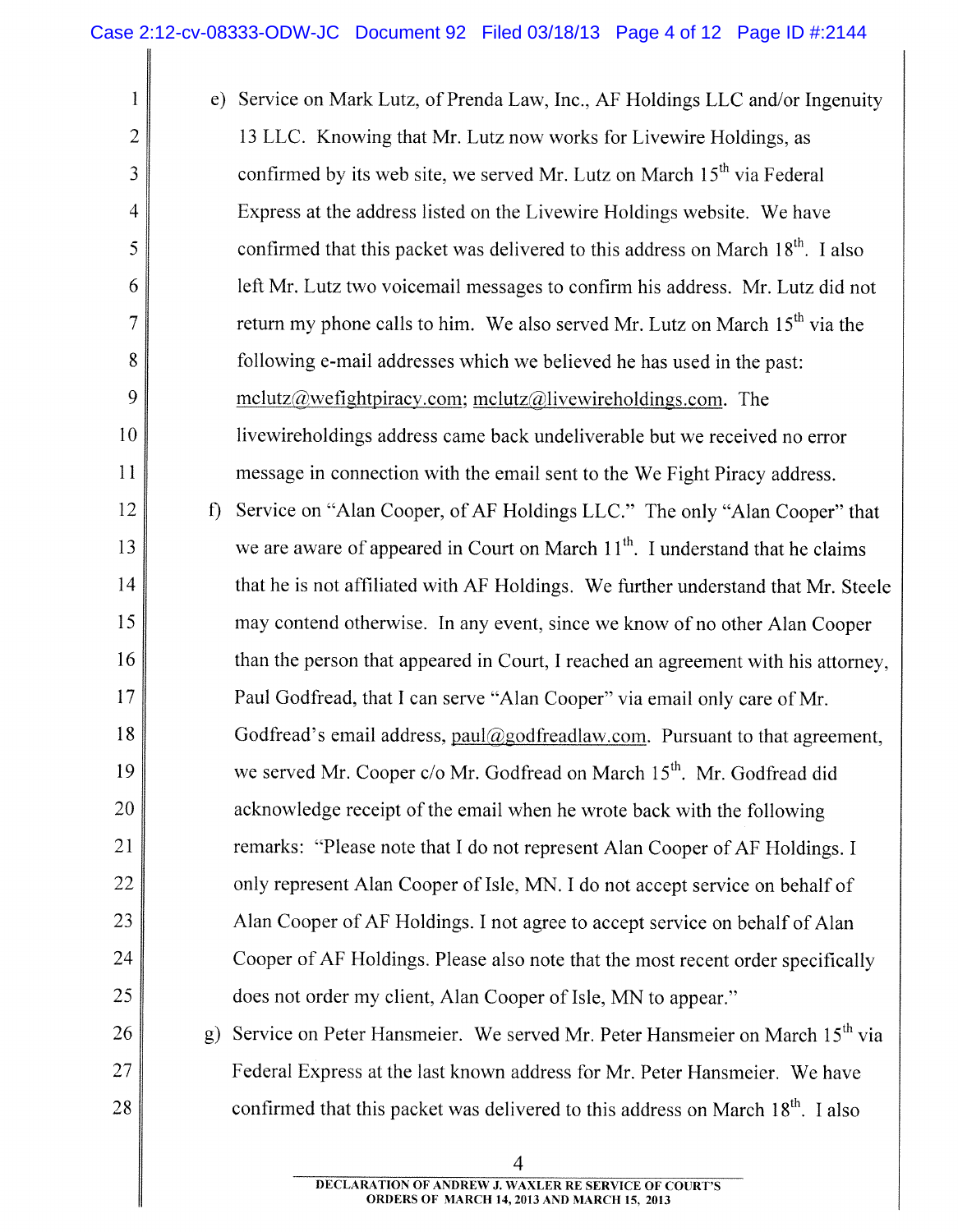$\parallel$ 

| 1              |              | left Mr. Peter Hansmeier two voicemail messages on his cell phone to confirm                 |
|----------------|--------------|----------------------------------------------------------------------------------------------|
| $\overline{2}$ |              | his address. Mr. Peter Hansmeier did not return my phone calls to him. We also               |
| 3              |              | served Mr. Peter Hansmeier on March 15 <sup>th</sup> via the following e-mail addresses      |
| $\overline{4}$ |              | which we believed he has used in the past: $pfhansmeier@wefghtpiracy.com;$                   |
| 5              |              | pfhansmeier@6881forensics.com. The email sent to the 6881forensics address                   |
| 6              |              | came back as undeliverable but we received no error message in connection with               |
| $\overline{7}$ |              | the email sent to the We Fight Piracy address.                                               |
| 8              | h)           | Service on Prenda Law, Inc. We served Prenda Law, Inc. on March 15 <sup>th</sup> via         |
| 9              |              | Federal Express at the last known address for Prenda Law, Inc. We have                       |
| 10             |              | confirmed that this packet was delivered to this address on March 18 <sup>th</sup> . We also |
| 11             |              | served Mr. Duffy care of Prenda Law, Inc. on March 15 <sup>th</sup> via the following e-     |
| 12             |              | mail addresses which we believed he has used in the past:                                    |
| 13             |              | paduffy@wefightpiracy.com. No error message was received in connection                       |
| 14             |              | with this email.                                                                             |
| 15             | i)           | Service on Livewire Holdings LLC. Knowing that Mr. Lutz now works for                        |
| 16             |              | Livewire Holdings, as confirmed by its web site, we served Livewire Holdings                 |
| 17             |              | LLC care of Mr. Lutz on March 15 <sup>th</sup> via Federal Express at the address listed on  |
| 18             |              | the Livewire Holdings website. We have confirmed that this packet was                        |
| 19             |              | delivered to this address on March 18 <sup>th</sup> . I also left Mr. Lutz two voicemail     |
| 20             |              | messages to confirm his address. Mr. Lutz did not return my phone calls to him.              |
| 21             |              | We also served Livewire Holdings LLC care of Mr. Lutz on March 15 <sup>th</sup> via the      |
| 22             |              | following e-mail addresses which we believed he has used in the past:                        |
| 23             |              | $melutz@wefightpiracy.com; melutz@livewireholdings.com.$ The                                 |
| 24             |              | livewireholdings address came back undeliverable but we received no error                    |
| 25             |              | message in connection with the email sent to the We Fight Piracy address.                    |
| 26             | $\mathbf{j}$ | Service on Steele Hansmeier PLLC. We understand that Steele Hansmeier                        |
| 27             |              | PLLC may no longer be in business. Therefore, we served its successor, Prenda                |
| 28             |              | Law, Inc., on March 15 <sup>th</sup> via Federal Express at the last known address for       |

5 **DECLARATION OF ANDREW ,J. WAXLER RE SERVICE OF COURT'S ORDERS OF MARCH 14, 2013 AND MARCH 15, 2013**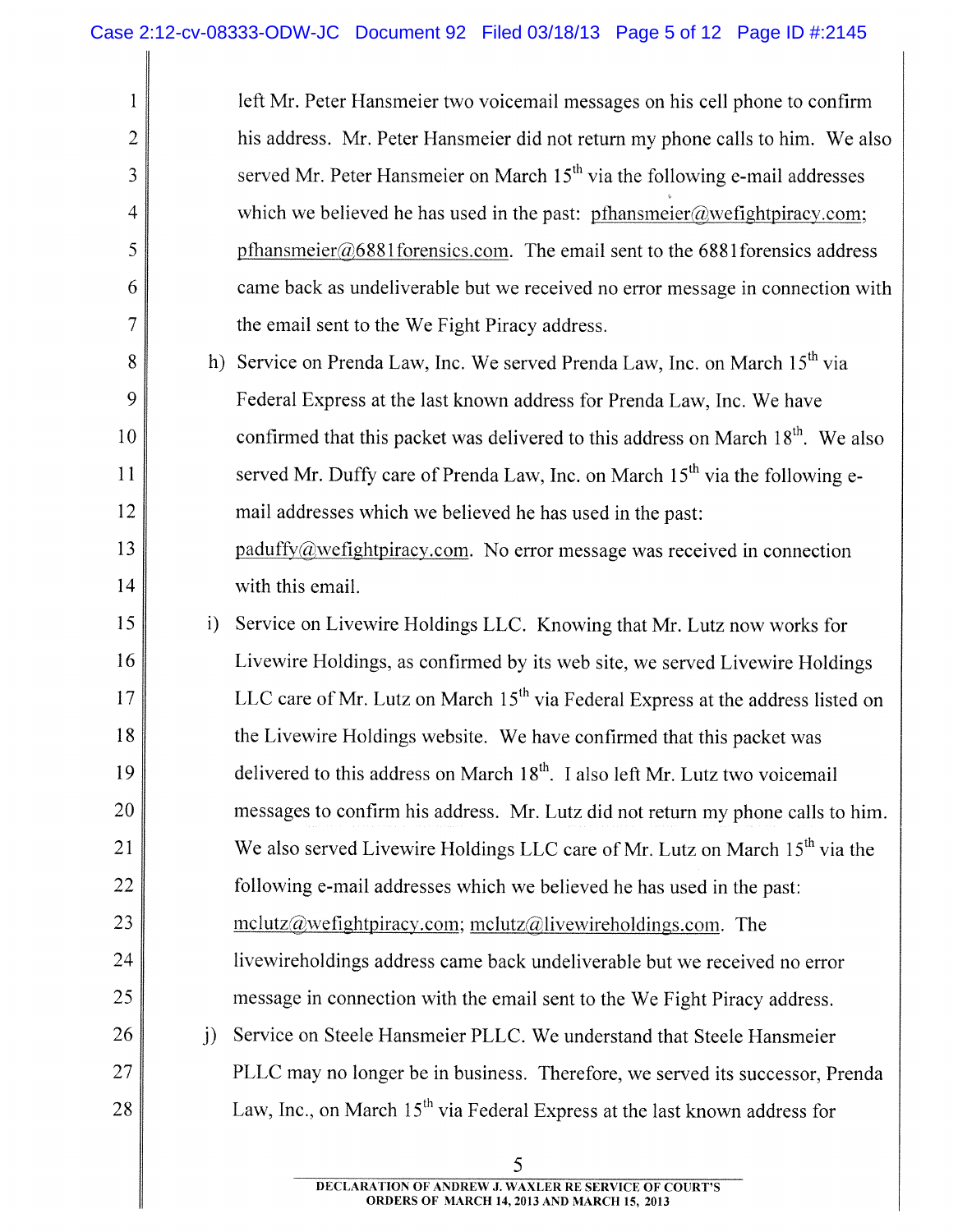$\parallel$ 

| $\mathbf{1}$   | Prenda Law, Inc. We have confirmed that this packet was delivered to this                    |
|----------------|----------------------------------------------------------------------------------------------|
| $\overline{2}$ | address on March 18 <sup>th</sup> . We also served Mr. Duffy care of Prenda Law, Inc. on     |
| 3              | March 15 <sup>th</sup> via the following e-mail addresses which we believed he has used in   |
| 4              | the past: paduffy@wefightpiracy.com. No error message was received in                        |
| 5              | connection with this email.                                                                  |
| 6              | Service on AF Holdings LLC. We understand that AF Holdings, LLC may be a<br>$\bf k$          |
| $\tau$         | subsidiary of Livewire Holdings, LLC. We served Livewire Holdings LLC care                   |
| 8              | of Mr. Lutz on March 15 <sup>th</sup> via Federal Express at the address listed on the       |
| 9              | Livewire Holdings website. We have confirmed that this packet was delivered                  |
| 10             | to this address on March 18 <sup>th</sup> . We also served Livewire Holdings LLC care of     |
| 11             | Mr. Lutz on March $15th$ via the following e-mail addresses which we believed                |
| 12             | Mr. Lutz has used in the past: $mclutz@wefightpiracy.com;$                                   |
| 13             | $melutz@live wireless.com$ . The livewireholdings address came back                          |
| 14             | undeliverable but we received no error message in connection with the email                  |
| 15             | sent to the We Fight Piracy address.                                                         |
| 16             | Service on Ingenuity 13 LLC. We understand that Ingenuity 13, LLC may be a<br>$\mathbf{I}$   |
| 17             | subsidiary of Livewire Holdings, LLC. We served Livewire Holdings LLC care                   |
| 18             | of Mr. Lutz on March 15 <sup>th</sup> via Federal Express at the address listed on the       |
| 19             | Livewire Holdings website. We have confirmed that this packet was delivered                  |
| 20             | to this address on March 18 <sup>th</sup> . We also served Livewire Holdings LLC care of     |
| 21             | Mr. Lutz on March $15th$ via the following e-mail addresses which we believed                |
| 22             | Mr. Lutz has used in the past: $\text{mclutz}(\hat{\alpha}$ we fight piracy.com;             |
| 23             | $melutz@livewireholdings.com.$ The livewireholdings address came back                        |
| 24             | undeliverable but we received no error message in connection with the email                  |
| 25             | sent to the We Fight Piracy address.                                                         |
| 26             | m) Service on 6881 Forensics, LLC. We served 6881 Forensics, LLC on March                    |
| 27             | 15 <sup>th</sup> via Federal Express at the last known address for that Company. We have     |
| 28             | confirmed that this packet was delivered to this address on March 18 <sup>th</sup> . We also |
|                |                                                                                              |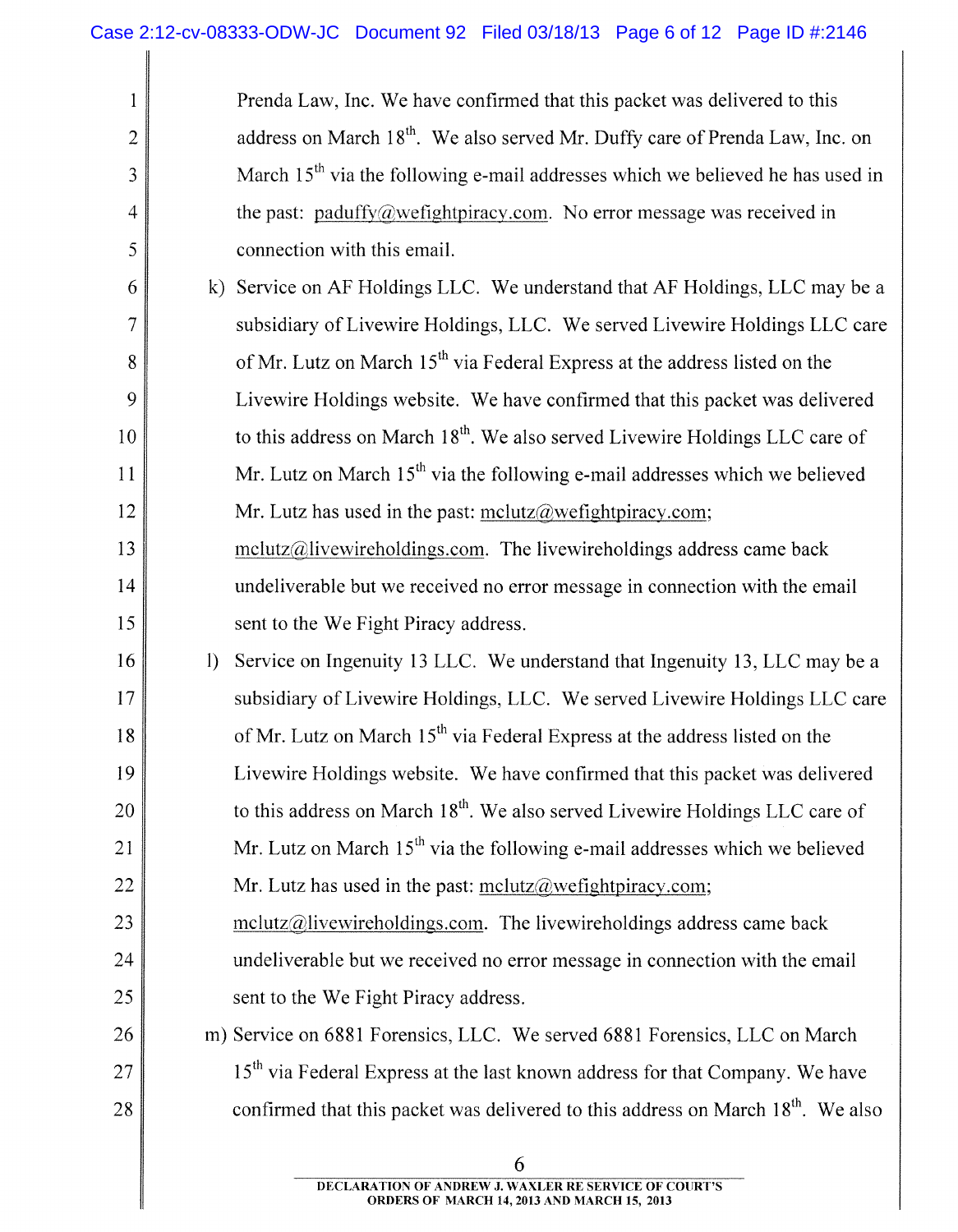|                | Case 2:12-cv-08333-ODW-JC Document 92 Filed 03/18/13 Page 7 of 12 Page ID #:2147                      |
|----------------|-------------------------------------------------------------------------------------------------------|
| 1              | served the Company on March 15 <sup>th</sup> via the following e-mail addresses which we              |
| $\overline{c}$ | believed it has used in the past: pfhansmeier@wefightpiracy.com;                                      |
| 3              | $pfhansmeier@6881$ forensics.com. The email sent to the 6881 forensics address                        |
| $\overline{4}$ | came back as undeliverable but we received no error message in connection with                        |
| 5              | the email sent to the We Fight Piracy address.                                                        |
| 6              |                                                                                                       |
| $\overline{7}$ | I declare under the penalty of perjury under the laws of the United States of                         |
| 8              | America that the foregoing is true and correct. This declaration is executed on this 18 <sup>th</sup> |
| 9              | day of March 2013, in El Segundo, California.                                                         |
| 10             |                                                                                                       |
| 11             | ANDREW J. WAXLER                                                                                      |
| 12             |                                                                                                       |
| 13             |                                                                                                       |
| 14             |                                                                                                       |
| 15             |                                                                                                       |
| 16             |                                                                                                       |
| 17             |                                                                                                       |
| 18             |                                                                                                       |
| 19             |                                                                                                       |
| 20             |                                                                                                       |
| 21             |                                                                                                       |
| 22             |                                                                                                       |
| 23             |                                                                                                       |
| 24             |                                                                                                       |
| 25             |                                                                                                       |
| 26             |                                                                                                       |
| 27             |                                                                                                       |
| 28             |                                                                                                       |
|                | 7                                                                                                     |
|                | DECLARATION OF ANDREW J. WAXLER RE SERVICE OF COURT'S<br>ORDERS OF MARCH 14, 2013 AND MARCH 15, 2013  |

**DECLARATION OF ANDREW J. WAXLER RE SERVICE OF COURT'S ORDERS OF MARCH 14,2013 AND MARCH IS, 2013**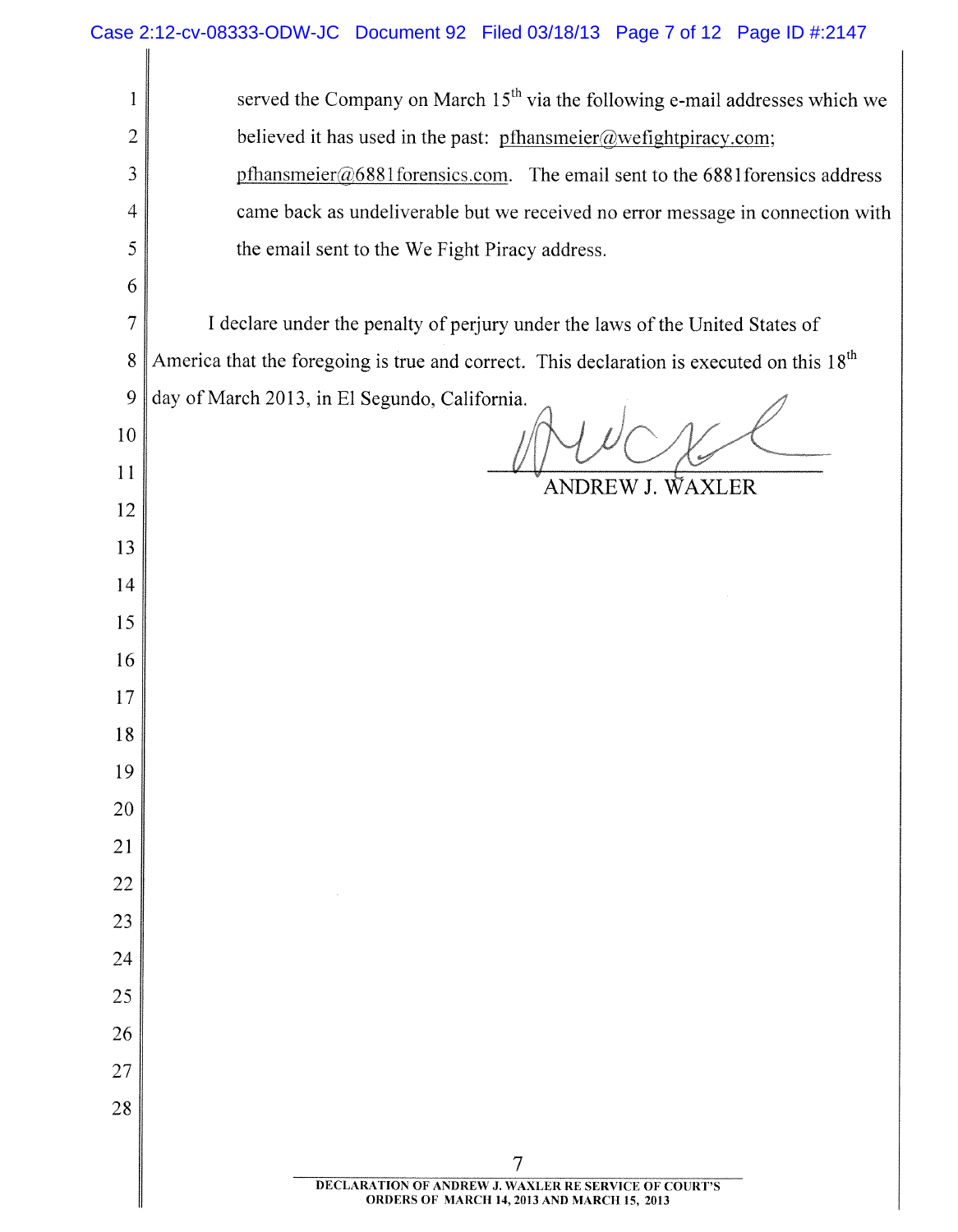Case 2:12-cv-08333-ODW-JC Document 92 Filed 03/18/13 Page 8 of 12 Page ID #:2148

## **EXHIBIT** "A"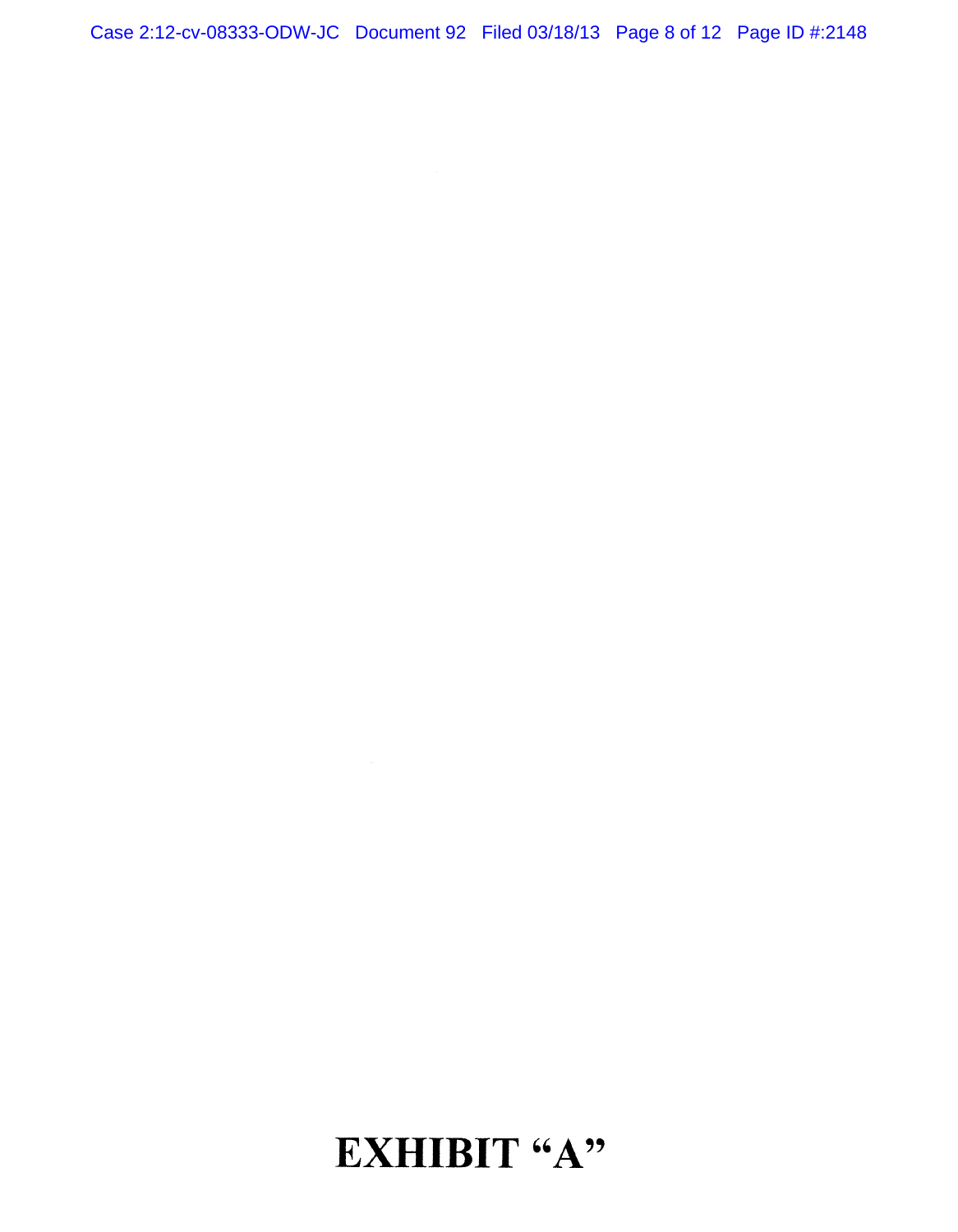$\ddot{\phantom{0}}$ 

| ANDREW J. WAXLER, SBN 113682<br>BARRY Z. BRODSKY, SBN 93565<br>WON M. PARK, SBN 194333<br>1<br>2<br>CARNER◆BRODSKY LLP<br>WAXLER.<br>1960 East Grand Avenue, Suite 1210<br>3<br>El Segundo, California 90245<br>Telephone:<br>$(310)$ 416-1300<br>4<br>Facsimile:<br>(310) 416-1310<br>$\frac{\partial}{\partial x}$ awaxler@wcb-law.com<br>e-mail:<br>5<br>e-mail:<br>bbrodsky@wcb-law.com<br>$wpark@wcb-law.com$<br>e-mail:<br>6<br>7<br>Specially Appearing for Respondent<br>BRETT L. GIBBS<br>8<br>UNITED STATES DISTRICT COURT<br>9<br>CENTRAL DISTRICT OF CALIFORNIA<br>10<br>11<br>INGENUITY 13 LLC,<br>Case No. 2:12-CV-8333-ODW (JCx)<br>[Consolidated with Case Nos.:<br>2:12-cv-6636; 2:12-cv-6669; 2:12-cv-6662; 2:12-cv-6668]<br>12<br>Plaintiff,<br>13<br>VS.<br>[Assigned to Judge Otis D. Wright, II ]<br>14<br>JOHN DOE,<br>15<br><b>AMENDED PROOF OF SERVICE</b><br>Defendant.<br><b>REGARDING COURT'S MARCH</b><br>16<br>14, 2013 ORDER TO SHOW<br>CÁUSE; MARCH 15, 2013 ORDER<br>17<br>18<br>[Complaint Filed: September 27, 2012]<br>19<br>Trial date: None set<br>20<br>$\frac{1}{1}$<br>21<br>$\frac{1}{1}$<br>22<br>$\ensuremath{/\!/\!/\!_\ell}$<br>23<br>$\ensuremath{\mathit{III}}\xspace$<br>24<br>$\parallel$ ///<br>25<br>$\parallel$ ///<br>26<br>III<br>27<br>$\frac{1}{1}$<br>28<br>$\frac{1}{1}$<br>$\mathbf{1}$<br><b>EXHIBIT A</b><br>Page 8 |  |  |
|-----------------------------------------------------------------------------------------------------------------------------------------------------------------------------------------------------------------------------------------------------------------------------------------------------------------------------------------------------------------------------------------------------------------------------------------------------------------------------------------------------------------------------------------------------------------------------------------------------------------------------------------------------------------------------------------------------------------------------------------------------------------------------------------------------------------------------------------------------------------------------------------------------------------------------------------------------------------------------------------------------------------------------------------------------------------------------------------------------------------------------------------------------------------------------------------------------------------------------------------------------------------------------------------------------------------------------------------------------------------------------------|--|--|
|                                                                                                                                                                                                                                                                                                                                                                                                                                                                                                                                                                                                                                                                                                                                                                                                                                                                                                                                                                                                                                                                                                                                                                                                                                                                                                                                                                                   |  |  |
|                                                                                                                                                                                                                                                                                                                                                                                                                                                                                                                                                                                                                                                                                                                                                                                                                                                                                                                                                                                                                                                                                                                                                                                                                                                                                                                                                                                   |  |  |
|                                                                                                                                                                                                                                                                                                                                                                                                                                                                                                                                                                                                                                                                                                                                                                                                                                                                                                                                                                                                                                                                                                                                                                                                                                                                                                                                                                                   |  |  |
|                                                                                                                                                                                                                                                                                                                                                                                                                                                                                                                                                                                                                                                                                                                                                                                                                                                                                                                                                                                                                                                                                                                                                                                                                                                                                                                                                                                   |  |  |
|                                                                                                                                                                                                                                                                                                                                                                                                                                                                                                                                                                                                                                                                                                                                                                                                                                                                                                                                                                                                                                                                                                                                                                                                                                                                                                                                                                                   |  |  |
|                                                                                                                                                                                                                                                                                                                                                                                                                                                                                                                                                                                                                                                                                                                                                                                                                                                                                                                                                                                                                                                                                                                                                                                                                                                                                                                                                                                   |  |  |
|                                                                                                                                                                                                                                                                                                                                                                                                                                                                                                                                                                                                                                                                                                                                                                                                                                                                                                                                                                                                                                                                                                                                                                                                                                                                                                                                                                                   |  |  |
|                                                                                                                                                                                                                                                                                                                                                                                                                                                                                                                                                                                                                                                                                                                                                                                                                                                                                                                                                                                                                                                                                                                                                                                                                                                                                                                                                                                   |  |  |
|                                                                                                                                                                                                                                                                                                                                                                                                                                                                                                                                                                                                                                                                                                                                                                                                                                                                                                                                                                                                                                                                                                                                                                                                                                                                                                                                                                                   |  |  |
|                                                                                                                                                                                                                                                                                                                                                                                                                                                                                                                                                                                                                                                                                                                                                                                                                                                                                                                                                                                                                                                                                                                                                                                                                                                                                                                                                                                   |  |  |
|                                                                                                                                                                                                                                                                                                                                                                                                                                                                                                                                                                                                                                                                                                                                                                                                                                                                                                                                                                                                                                                                                                                                                                                                                                                                                                                                                                                   |  |  |
|                                                                                                                                                                                                                                                                                                                                                                                                                                                                                                                                                                                                                                                                                                                                                                                                                                                                                                                                                                                                                                                                                                                                                                                                                                                                                                                                                                                   |  |  |
|                                                                                                                                                                                                                                                                                                                                                                                                                                                                                                                                                                                                                                                                                                                                                                                                                                                                                                                                                                                                                                                                                                                                                                                                                                                                                                                                                                                   |  |  |
|                                                                                                                                                                                                                                                                                                                                                                                                                                                                                                                                                                                                                                                                                                                                                                                                                                                                                                                                                                                                                                                                                                                                                                                                                                                                                                                                                                                   |  |  |
|                                                                                                                                                                                                                                                                                                                                                                                                                                                                                                                                                                                                                                                                                                                                                                                                                                                                                                                                                                                                                                                                                                                                                                                                                                                                                                                                                                                   |  |  |
|                                                                                                                                                                                                                                                                                                                                                                                                                                                                                                                                                                                                                                                                                                                                                                                                                                                                                                                                                                                                                                                                                                                                                                                                                                                                                                                                                                                   |  |  |
|                                                                                                                                                                                                                                                                                                                                                                                                                                                                                                                                                                                                                                                                                                                                                                                                                                                                                                                                                                                                                                                                                                                                                                                                                                                                                                                                                                                   |  |  |
|                                                                                                                                                                                                                                                                                                                                                                                                                                                                                                                                                                                                                                                                                                                                                                                                                                                                                                                                                                                                                                                                                                                                                                                                                                                                                                                                                                                   |  |  |
|                                                                                                                                                                                                                                                                                                                                                                                                                                                                                                                                                                                                                                                                                                                                                                                                                                                                                                                                                                                                                                                                                                                                                                                                                                                                                                                                                                                   |  |  |
|                                                                                                                                                                                                                                                                                                                                                                                                                                                                                                                                                                                                                                                                                                                                                                                                                                                                                                                                                                                                                                                                                                                                                                                                                                                                                                                                                                                   |  |  |
|                                                                                                                                                                                                                                                                                                                                                                                                                                                                                                                                                                                                                                                                                                                                                                                                                                                                                                                                                                                                                                                                                                                                                                                                                                                                                                                                                                                   |  |  |
|                                                                                                                                                                                                                                                                                                                                                                                                                                                                                                                                                                                                                                                                                                                                                                                                                                                                                                                                                                                                                                                                                                                                                                                                                                                                                                                                                                                   |  |  |
|                                                                                                                                                                                                                                                                                                                                                                                                                                                                                                                                                                                                                                                                                                                                                                                                                                                                                                                                                                                                                                                                                                                                                                                                                                                                                                                                                                                   |  |  |
|                                                                                                                                                                                                                                                                                                                                                                                                                                                                                                                                                                                                                                                                                                                                                                                                                                                                                                                                                                                                                                                                                                                                                                                                                                                                                                                                                                                   |  |  |
|                                                                                                                                                                                                                                                                                                                                                                                                                                                                                                                                                                                                                                                                                                                                                                                                                                                                                                                                                                                                                                                                                                                                                                                                                                                                                                                                                                                   |  |  |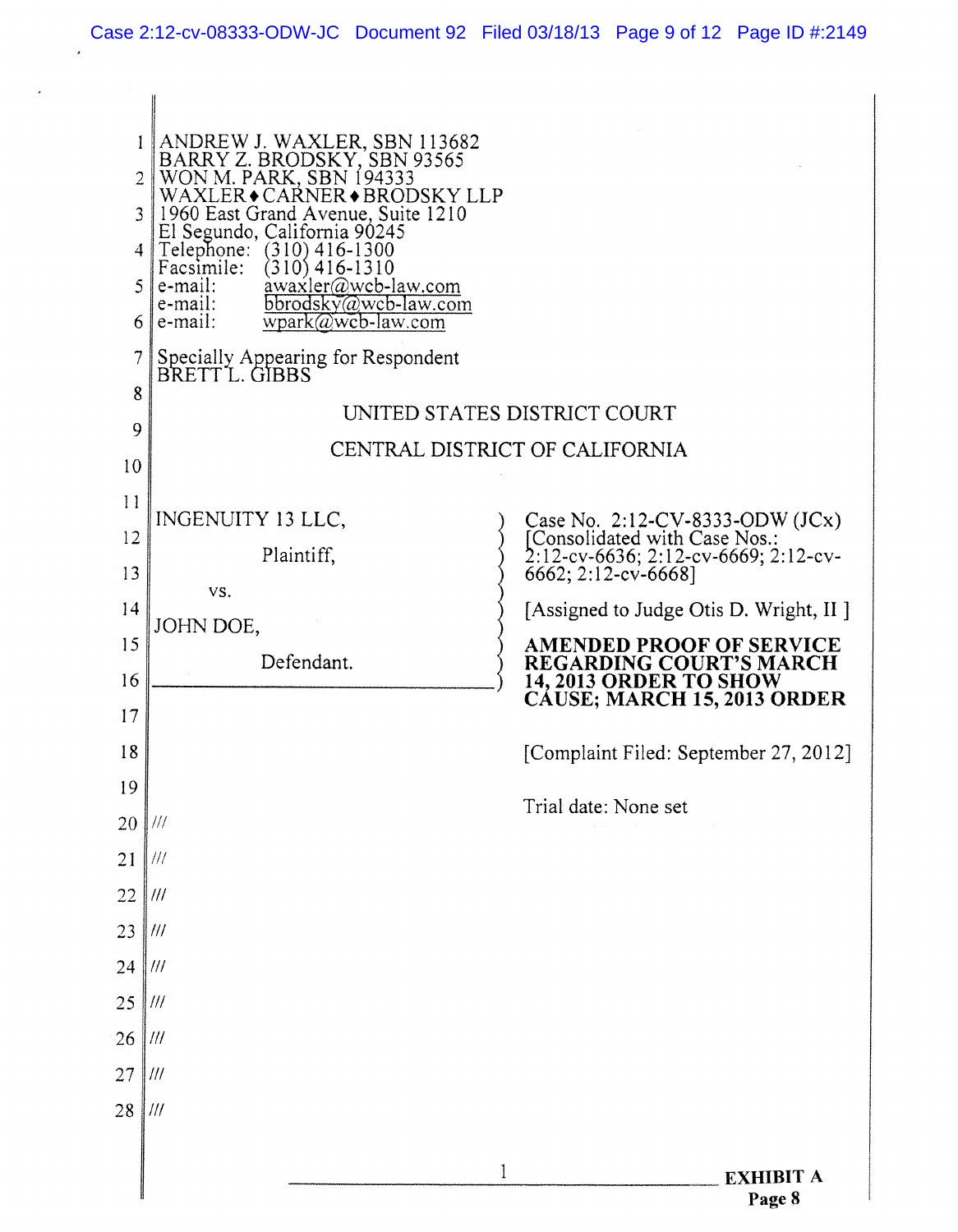J.

| 1                   | <b>PROOF OF SERVICE</b>                                                                                                                                                                                                                                                                                                                                                                                                                                                                                                                      |
|---------------------|----------------------------------------------------------------------------------------------------------------------------------------------------------------------------------------------------------------------------------------------------------------------------------------------------------------------------------------------------------------------------------------------------------------------------------------------------------------------------------------------------------------------------------------------|
| $\overline{2}$<br>3 | STATE OF CALIFORNIA<br>COUNTY OF LOS ANGELES)                                                                                                                                                                                                                                                                                                                                                                                                                                                                                                |
| 4<br>5              | I am employed in Los Angeles County. My business address is 1960 E.<br>Grand Avenue, Suite 1210, El Segundo, California 90245, where this mailing<br>occurred. I am over the age of 18 years and am not a party to this cause. I am<br><br>collection and processing of correspondence for mailing with the United States                                                                                                                                                                                                                    |
| 6<br>7              | Postal Service. Such correspondence is deposited with the United States Postal<br>Service the same day in the ordinary course of business.                                                                                                                                                                                                                                                                                                                                                                                                   |
| 8                   | On March 15, 2013, I served the foregoing documents on the interested<br>parties in this action entitled as follows:                                                                                                                                                                                                                                                                                                                                                                                                                         |
| 9                   | <b>COURT'S MARCH 14, 2013 ORDER TO SHOW CAUSE; MARCH 15, 2013 ORDER</b>                                                                                                                                                                                                                                                                                                                                                                                                                                                                      |
| 10<br>11            | [XX] by placing [] the original [X] true copies thereof enclosed in sealed envelopes addressed as follows:                                                                                                                                                                                                                                                                                                                                                                                                                                   |
| 12                  | SEE ATTACHED AMENDED PROOF OF SERVICE LIST                                                                                                                                                                                                                                                                                                                                                                                                                                                                                                   |
| 13                  | (BY PERSONAL SERVICE) I caused to be hand delivered such envelope<br>to the addressee so indicated.                                                                                                                                                                                                                                                                                                                                                                                                                                          |
| 14<br>15            | [XX] (BY ELECTRONIC MAIL): I caused to be served, via electronic mail<br>(e-mail), the above-entitled document(s) to the e-mail address of the<br>$addressee(s)$ so indicated.                                                                                                                                                                                                                                                                                                                                                               |
| 16<br>17<br>18      | $\vert \vert$<br>(BY THE COURT'S ECF SYSTEM): I caused each such document(s) to<br>be transmitted electronically by posting such document electronically to the ECF website of the United States District Court for the Central District of<br>California, on all ECF-registered parties in the action.                                                                                                                                                                                                                                      |
| 19<br>20<br>21      | [XX] (BY FEDERAL EXPRESS) I am "readily familiar with the firm's practice<br>of collection and processing correspondence for mailing via Express Mail (or<br>another method of delivery providing for overnight delivery pursuant to<br>$C.C.P.\S$ 1005(b)). Under that practice, it would be deposited with the United<br>States Postal Service or other overnight delivery carrier (in this case, Federal<br>Express) on that same day with postage thereon fully prepaid at El Segundo,<br>California in the ordinary course of business. |
| 22<br>23            | (BY FACSIMILE) Leaused to be served, via facsimile, the above-entitled<br>document(s) to the office of the addressee so indicated.                                                                                                                                                                                                                                                                                                                                                                                                           |
| 24<br>25            | STATE) I declare under penalty of perjury that the foregoing is true and<br>correct.                                                                                                                                                                                                                                                                                                                                                                                                                                                         |
| 26                  | XX <br>(FEDERAL) I declare that I am employed in the office of a member of the<br>bar of this court at whose direction the services was made.                                                                                                                                                                                                                                                                                                                                                                                                |
| 27                  | Executed on March 15, 2013, at El Segundo, California.                                                                                                                                                                                                                                                                                                                                                                                                                                                                                       |
| 28                  |                                                                                                                                                                                                                                                                                                                                                                                                                                                                                                                                              |
|                     | <b>Heather Dodd</b>                                                                                                                                                                                                                                                                                                                                                                                                                                                                                                                          |
|                     | <b>EXHIBIT A</b><br>$\overline{2}$<br>Page 9                                                                                                                                                                                                                                                                                                                                                                                                                                                                                                 |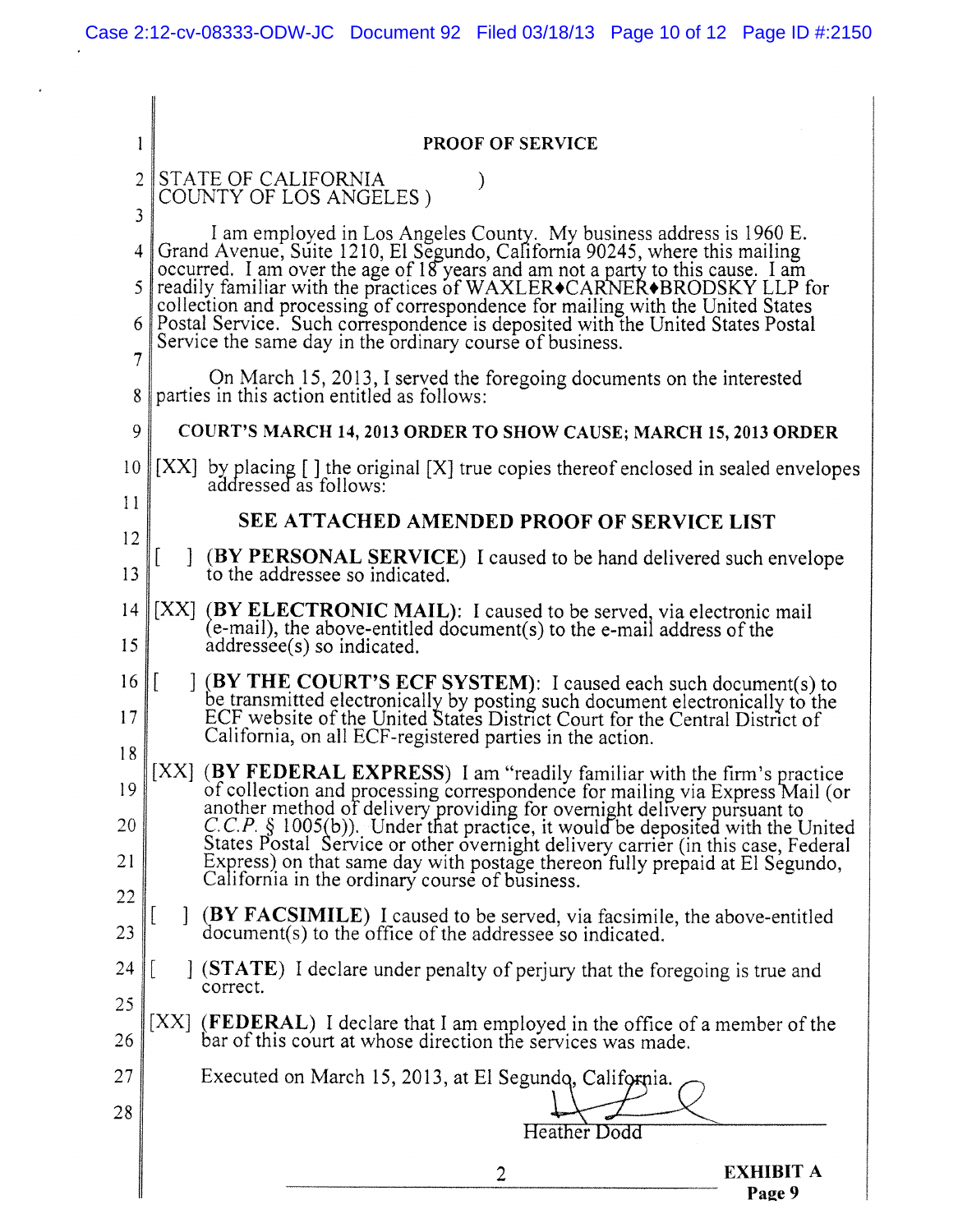**AMENDED SERVICE LIST** 

REDACTED

 $\overline{1}$ 

| $\overline{c}$<br>3 |                                                                                            | Ingenuity 13, LLC v. John Doe<br>United States District Court Case No. 2:12-CV-8333-ODW (JCx)             |
|---------------------|--------------------------------------------------------------------------------------------|-----------------------------------------------------------------------------------------------------------|
| 4                   | John Steele, Esq.                                                                          | Steele Hansmeier PLLC                                                                                     |
| 5<br>6              | ilsteele@livewireholdings.com<br>$\frac{1}{2}$ lsteele $\omega$ wefightpiracy.com          | c/o Prenda Law, Inc.<br>161 N. Clark Street, Suite 3200<br>Chicago, IL 60601<br>paduffy@wefightpiracy.com |
| $\overline{7}$      | Via E-mail and Federal Express                                                             |                                                                                                           |
| 8                   |                                                                                            | Via E-mail and Federal Express                                                                            |
| 9                   | AF Holdings, LLC<br>c/o Mark Lutz                                                          | Ingenuity 13, LLC<br>c/o Mark Lutz                                                                        |
| 10                  | Livewire Holdings LLC                                                                      | Livewire Holdings LLC                                                                                     |
| 11                  | 2100 M St. NW, Suite 170-417<br>Washington DC, 20037-1233                                  | 2100 M St. NW, Suite 170-417<br>Washington DC, 20037-1233                                                 |
|                     | mclutz@wefightpiracy.com<br>melutz@llivewireholdings.com                                   | mclutz@wefighttpiracy.com                                                                                 |
| 12                  |                                                                                            | melutz@llivewireholdings.com                                                                              |
| 13                  | Via E-mail and Federal Express                                                             | Via E-mail and Federal Express                                                                            |
| 14<br>15            | Mark Lutz of Prenda Law, Inc.<br>c/o Livewire Holdings LLC<br>2100 M St. NW, Suite 170-417 | Livewire Holdings LLC<br>2100 M St. NW, Suite 170-417<br>Washington DC, 20037-1233                        |
| 16                  | Washington DC, 20037-1233                                                                  | melutz@wefightpiracy.com                                                                                  |
| 17                  | $\text{mclutz}(\widetilde{a}$ we fight piracy.com<br>mclutz@livewireholdings.com           | melutz@llivewireholdings.com                                                                              |
| 18                  | Via E-mail and Federal Express                                                             | Via E-mail and Federal Express                                                                            |
| 19                  |                                                                                            |                                                                                                           |
| 20                  | Alan Cooper<br>C/O Paul Godfread                                                           | Peter Hansmeier<br>161 N. Clark Street, Suite 3200                                                        |
| 21                  | GODFREAD LAW FIRM, P.C.<br>100 South Fifth Street, Suite 1900                              | Chicago, IL 60601<br>pfhansmeier@wefightpiracy.com                                                        |
| 22                  | Minneapolis, MN 55402                                                                      | pthansmeier@6881forensics.com                                                                             |
| 23                  | paul@godfreadlaw.com                                                                       | Via E-mail and Federal Express                                                                            |
| 24                  | Via Email Only as per agreement                                                            |                                                                                                           |
| 25                  | 6881 Forensics, LLC                                                                        | Prenda Law, Inc.                                                                                          |
| 26                  | C/O Peter Hansmeier<br>161 N. Clark Street, Suite 3200                                     | 161 N. Clark Street, Suite 3200<br>Chicago, IL. 60601                                                     |
| 27                  | Chicago, IL 60601<br>pfhansmeier@wefightpiracy.com                                         | paduffy@wefighttpiracy.com                                                                                |
| 28                  | pfhansmeier@6881forensics.com                                                              | Via E-mail and Federal Express                                                                            |
|                     | Via E-mail and Federal Express                                                             |                                                                                                           |
|                     |                                                                                            | 3<br><b>EXHIBIT A</b>                                                                                     |
|                     |                                                                                            | $Pa$ $\sigma$ $\alpha$ 10                                                                                 |